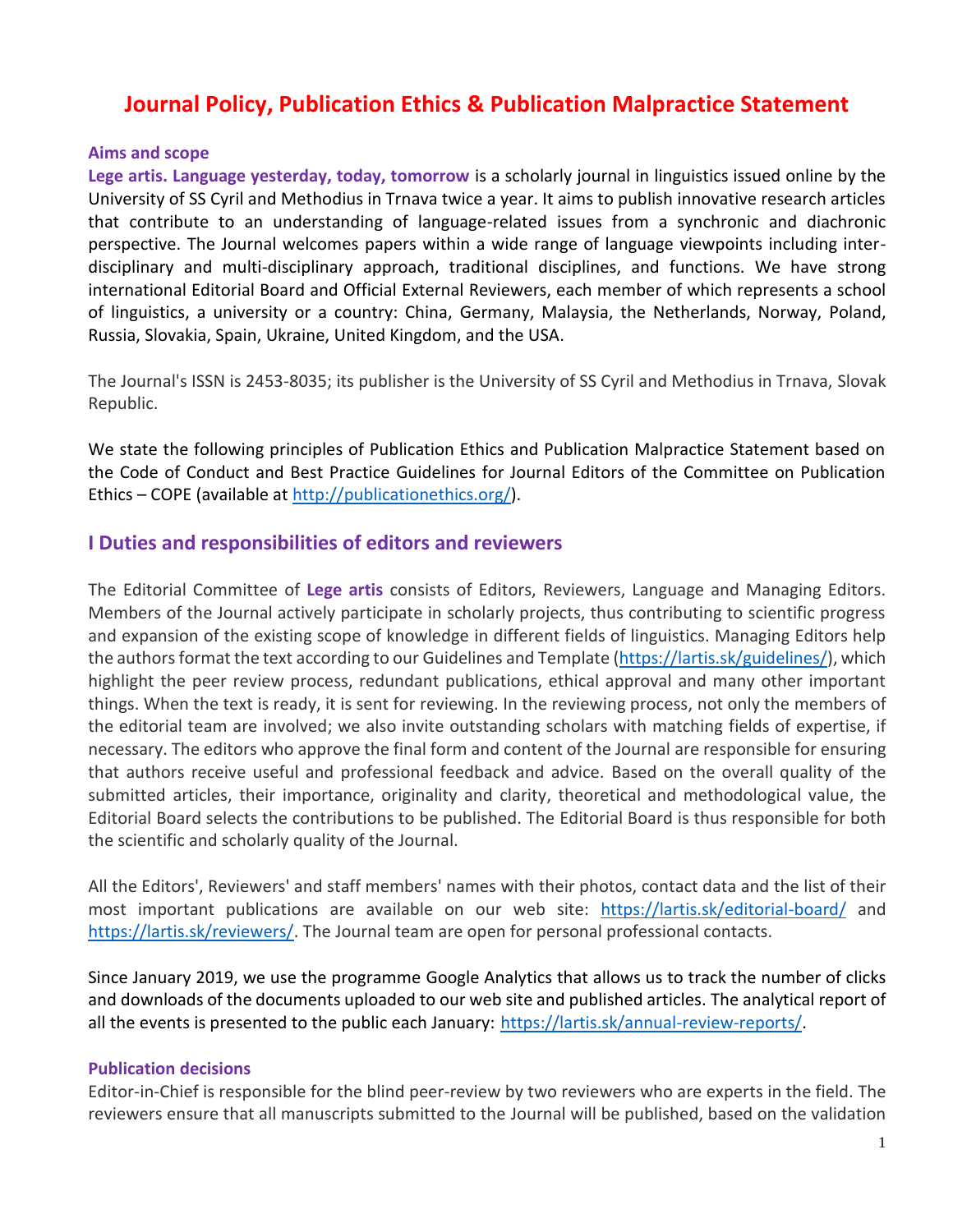of the work in question, its importance to researchers and readers, the reviewers' comments and copyright infringement. The submitted texts should offer thorough theoretical outlines of the issues under study, based on the citation of appropriate and up-to-date information sources as well as the use of relevant theoretical and methodological approaches. All the texts should express originality and novelty in relation to the themes covered and scientific problems addressed. We publish only theoretical or research articles. The articles are written and submitted exclusively in English. Only the articles meeting all our requirements are accepted for the publication.

#### **Peer review process**

Any manuscripts received for review must be treated as confidential documents; both authors' and peer reviewers' identities are protected. Reviewers should provide speedy, accurate, courteous, unbiased and justifiable reports. If reviewers suspect misconduct, they should write in confidence to the Editor-in-Chief. Authors are obliged to participate in the peer review process and cooperate fully by responding promptly to editors' requests for raw data, clarifications, and proof of ethics approval, and copyright permissions. Reviewers' evaluations usually include an explicit recommendation of what to do to the manuscript and their comments are then seen by the author. Authors should respond to the reviewers' comments systematically, point by point, and in a timely manner, revising and re-submitting their manuscript to the Journal by the deadline given. We use a special table for communication with the reviewer, the example of which can be found in Article Template [\(https://lartis.sk/guidelines/\)](https://lartis.sk/guidelines/). Only those articles, which have two positive reviews, are found suitable for publication.

#### **Fair play**

The reviewers evaluate manuscripts exclusively on the basis of their academic and intellectual merit, without regard to the author's race, age, gender, sexual orientation, disability, ethnic origin, religious belief, citizenship, political orientation or social class. Editors' decision to accept or reject a paper for publication should be based only on the paper's importance, originality, and clarity, and the study's relevance to the aim of the Journal.

#### **Digital archiving**

We ensure digital preservation of access to the Journal content on the platform of our web site: [https://lartis.sk/issues/.](https://lartis.sk/issues/) Since 2018 some issues of our Journal are archived by Web Deposit: [https://portal.webdepozit.sk/webapp-portal/search-eborn?q=Lege+artis&m=2451%23%24a.](https://portal.webdepozit.sk/webapp-portal/search-eborn?q=Lege+artis&m=2451%23%24a)

#### **Confidentiality**

Editor and any editorial staff member must not disclose any information about a submitted manuscript to anyone else than the corresponding author, reviewers, potential reviewers, other editorial advisers, and the publisher. Editors will ensure that material submitted remains confidential while under review. Each article is given ID, which is used till the article's acceptance or rejection.

#### **Disclosure and conflicts of interest**

Unpublished materials disclosed in a submitted manuscript must not be used in Editor's own research without the express written consent of the author. Privileged information or ideas obtained through double-blind peer review must be kept confidential and not used for personal advantage. Editors should recuse themselves (i.e. should ask a co-editor, associate editor or other members of the Editorial Board instead to review and consider) from considering manuscripts, in which they have conflicts of interest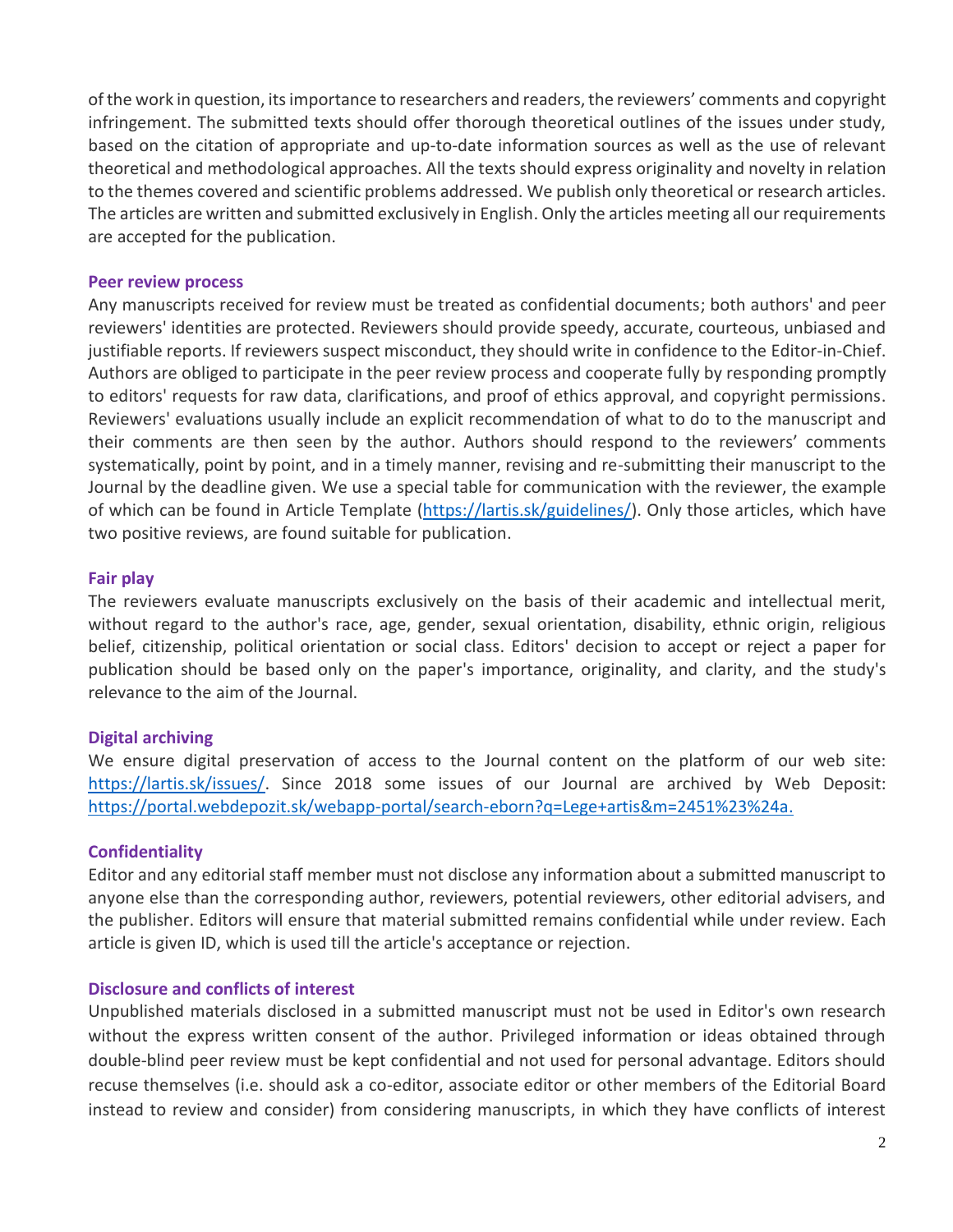resulting from competitive, collaborative, or other relationships or connections with any of the authors, companies, or (possibly) institutions connected to the papers. Editors should require all contributors to disclose relevant competing interests and publish corrections if competing interests are revealed after publication.

#### **Publication ethics and procedures for dealing with unethical behaviour**

Unethical behaviour may be identified and brought to the attention of Editor-in-Chief and the publisher at any time, by anyone. Reviewers and editors must inform the Editor-in-Chief in case they identify a possible violation of the ethical principles or any significant inadequacies of the reviewed text.

#### **GDPR**

We want to inform our authors as well as visitors of our web site that we have completed and signed all the necessary documents required by General Data Protection Regulation (GDPR), which came into force on May 25, 2018. The Journal's issues contain personal information about the authors of studies, specifically their names, addresses of the institutions they are affiliated with and e-mail contacts and their photos. As it is mentioned in our Guidelines, if, for some ethical reasons, the author refuses to upload his/her photograph, it may be substituted by an avatar of the corresponding sex. By submitting their manuscripts, the authors agree to publish their personal information on-line and sign the corresponding document (OPEN ACCESS AGREEMENT).

# **II Duties and responsibilities of authors**

The Editorial Board expects the authors to submit their final to-be-published texts with regard to the set formal criteria, i.e. consistent and correct spelling, grammar, stylistics, and other formalities in accordance with our Guidelines for authors and citation rules. Template and Guidelines available at <https://lartis.sk/guidelines/>are to be followed. All the data presented in the article should be thoroughly and appropriately analysed. We have an obligatory paragraph **Aims and methods**, in which aims of the research must be clearly formulated and methods of analysis must be explained in detail. Failure to follow them and falsification of data constitute misconduct and can be a reason for paper rejection.

If there are several co-authors of the article, all authors must take public responsibility for the content of their paper. We welcome the team of authors up to two from one institution; up to three from several. In case the article represents the results of international cooperation, is based on many languages and has large volume (up to 2-3 author's sheets), the number of co-authors may be larger.

Authors are obliged to include acknowledgment – such as information on the co-authors and research participants as well as additional information on financing or grant(s) dispensation via specific research projects – in the texts as submitted.

Authors submit their manuscripts electronically, via our official e-mail address: [journal@lartis.sk.](mailto:journal@lartis.sk) If necessary, they may contact Editor-in-Chief personally via the official e-mail address[: editor@lartis.sk.](mailto:editor@lartis.sk)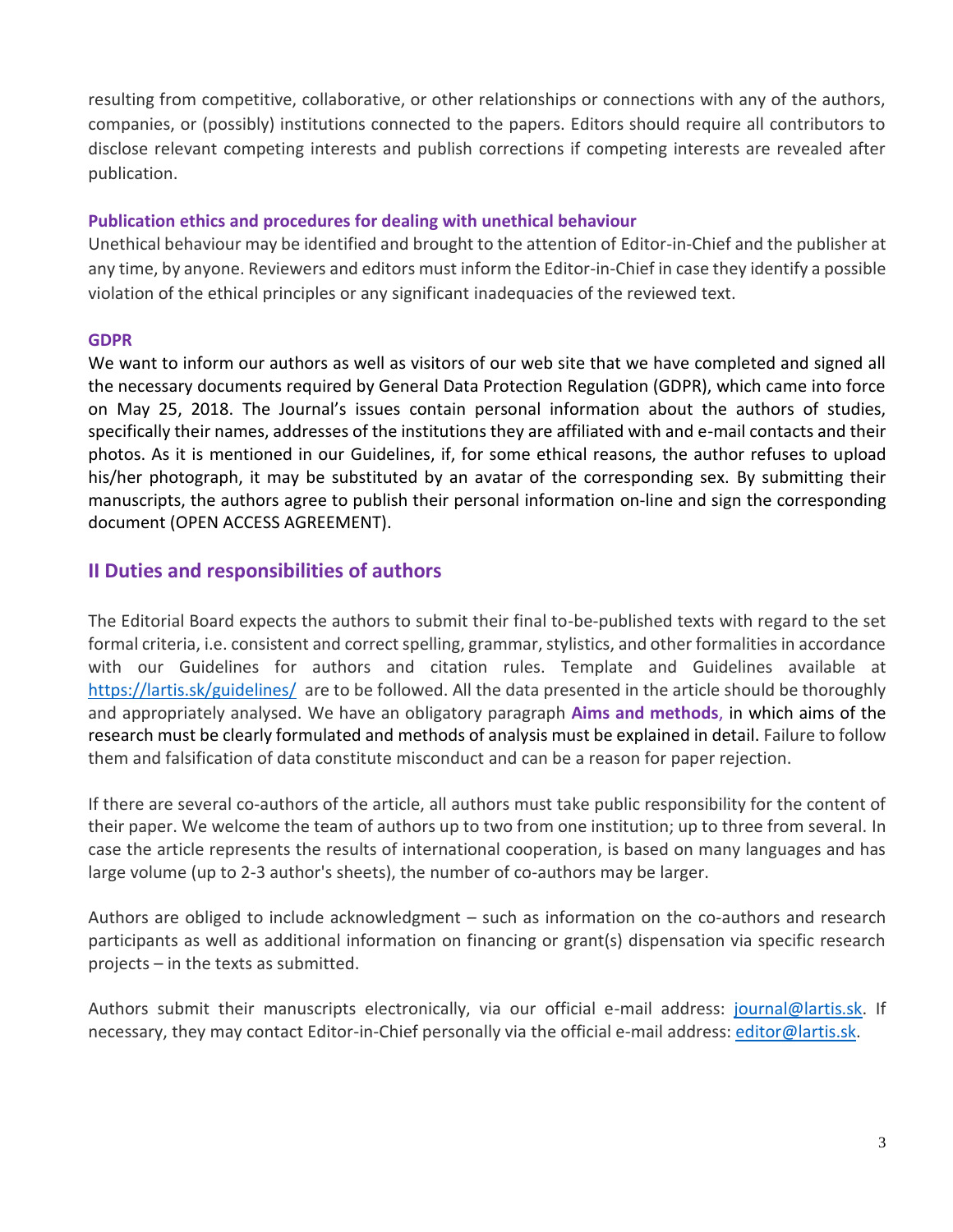#### **Publication and submission fee**

We charge the authors for the processing and reviewing the article. The price is given on the Journal's web site and depends on the article volume. The authors pay only in case their article has two positive reviews and is accepted for publication. The charge may be paid by the author(s), the scholarly institutions they are affiliated with, or their research funders. The authors who have their article declined do not pay for their reviewing. The Journal does not accept any commercial offers or voluntary financial (or other) gifts. We upload the information about linguistic conferences for free.

#### **Open Access Policy**

Since **Lege artis** is an on-line journal, its authors are requested to sign an OPEN ACCESS AGREEMENT including AUTHOR'S RIGHTS TRANSFER, which can be downloaded from the Journal's web site: [https://lartis.sk/guidelines/.](https://lartis.sk/guidelines/) Users are allowed to copy and redistribute the material in printed or electronic format and build upon the material, without further permission or fees being required, provided that appropriate credit is given.

#### **Reporting standards**

Authors of papers should present a thorough account of the work performed as well as an objective discussion of its significance. Underlying data should be represented accurately in the paper. A paper should contain sufficient detail and references to permit others to replicate the work. Fraudulent or knowingly inaccurate statements constitute unethical behaviour and are unacceptable. Review and professional publication articles should also be accurate and objective, and editorial "opinion" works should be clearly identified as such.

#### **Originality and plagiarism**

Plagiarism in all its forms constitutes unethical publishing behavior and is unacceptable. The authors should ensure that they have written entirely original works, and if the authors have used the work and/or words of others, this must be appropriately cited or quoted. The paper should not be a translated copy of the author's PhD or any other paper that was published before in another language. Suspected or confirmed plagiarism and self-plagiarism are considered a serious reason for paper rejection. As far as we are a linguistic journal, any kind of plagiarism is easier to be tracked than in studies connected with experiments, technical innovations and patents. We use the latest version of Urkund antiplagiarism programme, which allows us to track borrowed fragments in more than ten languages. We accept for consideration papers with Similarity Index of no more than 15% and the level of originality correspondingly 85%.

#### **Multiple, redundant, or concurrent publication**

An author should not in general publish manuscripts describing essentially the same research in more than one journal or primary publication. Submitting the same manuscript to more than one journal concurrently constitutes unethical publishing behaviour. In general, an author should not submit for consideration in another journal a previously published paper.

#### **Authorship of the paper**

Authorship should be limited to those who have made a significant contribution to the conception, design, execution, or interpretation of the reported study. Each co-author should present in the article their contribution into the research, reflected in the publications related to the research topic. The